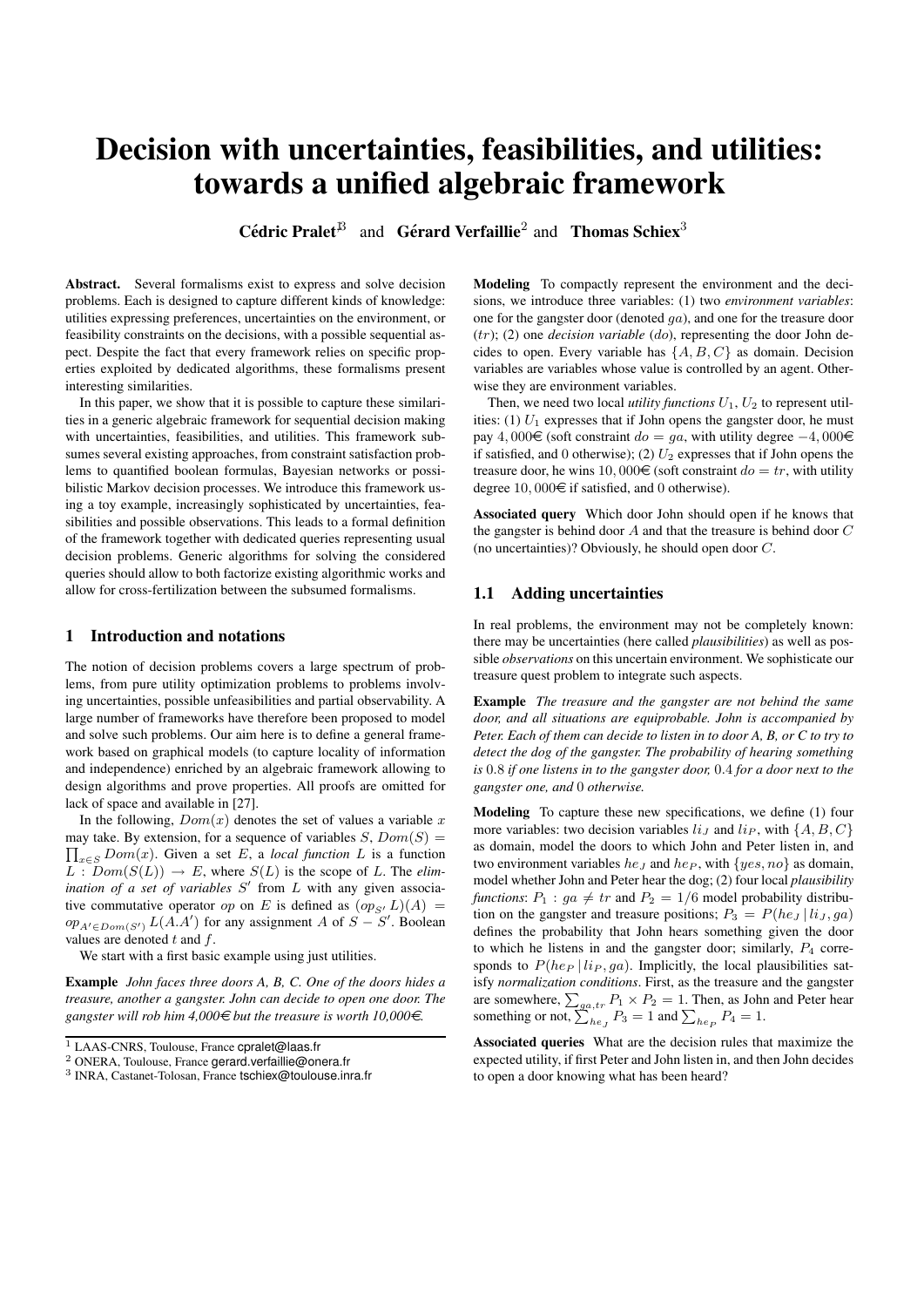A classical approach to answer such a query is to use a *decision tree*. In this tree, variables can be considered in the order  $li_J \rightarrow li_P \rightarrow he_J \rightarrow he_P \rightarrow do \rightarrow ga \rightarrow tr$  (first, John and Peter choose a door to listen in, then they listen and depending on the listening, John decides which door to open; finally the gangster and the treasure are behind a given door with a certain probability). An internal node  $n$  in the tree corresponds to a variable  $x$ , and an edge in the tree is labeled with an assignment  $x = a$  of the variable  $x$  associated with the node above. If  $x$  is an environment variable, this edge is weighted by the probability  $P(x = a | A)$ , where A is the assignment corresponding to the path from the root to  $x$ .

The utility of a leaf node is the global utility  $(U_1 + U_2)(A)$  of the complete assignment A associated with it. The utility of an internal decision node is given by the value of an optimal children (and it is possible to record an associated optimal decision). The utility of an internal environment node is given by the probabilistic expected utility of the values of its children nodes. The global expected utility is the utility of the root node. It can be proved [27] that such a decision tree procedure can be reduced to the computation of

$$
\max_{li_J, li_P} \sum_{he_J, he_P} \max_{do} \sum_{ga,tr} \left( \left( \prod_{i \in [1,4]} P_i \right) \times \left( \sum_{i \in [1,2]} U_i \right) \right)
$$

In other words, the decision tree procedure is equivalent to a sequence of *variable eliminations* on a *combination* of *local functions*. Optimal decision rules can be recorded during the computation.

Different elimination sequences capture different problems or situations: if John thinks that Peter is a traitor and let him choose a door to listen in first (pessimistic attitude concerning the other agent), the sequence of elimination  $\min_{\{i_P\}} \max_{\{i_J\}} \sum_{he_J,he_P} \max_{do} \sum_{ga,tr}$ <br>is adequate  $(lip$  is eliminated with min). If one assumes that Peter does not even tell John what he has heard (John does not observe  $he_P$ ), then the sequence of elimination becomes  $\min_{lip} \max_{li_J} \sum_{he_J} \max_{do} \sum_{he_P} \sum_{ga,tr}.$ 

# 1.2 Adding feasibilities

In some cases, conditions may have to be satisfied for a decision to be feasible. Unfeasibility is *not* infinite negative utility: an adversary cannot reach the former but seeks the latter.

Example *John and Peter cannot eavesdrop to the same door and door* A *is locked.*

Modeling This is achieved using two local *feasibility functions*:  $F_1$ :  $li_J \neq li_P$  and  $F_2$ :  $do \neq A$ . We assume that at least one decision is feasible in any situation (no dead-end). It can be represented with two normalization conditions on feasibilities:  $\vee_{li}$  ,  $\vee_{li}$   $F_1 = t$ and  $\vee_{do} F_2 = t$ . A decision tree procedure to answer queries is then equivalent to compute

$$
\min_{li_P} \max_{li_J} \sum_{he_J} \max_{do} \sum_{he_P} \sum_{ga,tr} \left( \big(\bigwedge_{i \in [1,2]} F_i \big) \star \big(\prod_{i \in [1,4]} P_i \big) \times \big(\sum_{i \in [1,2]} U_i \big) \right)
$$

which uses a special operator  $\star$  for masking unfeasible decisions: if we denote the utility of unfeasible situations by  $\diamondsuit$ , then  $\diamondsuit$  should be an identity for elimination operators  $(op(e, \diamond) = e$  for any elimination operator  $op$ ), and annihilator for combination operators ( $\diamond$  ⊗  $e = \diamond$  for any combination operator ⊗) since the combination of an unfeasible decision with other decisions is unfeasible. Then  $\star$  is the operator that associates  $\diamond$  with unfeasible decisions:  $\star$  is defined by  $f \star \alpha = \Diamond$  and  $t \star \alpha = \alpha$ . Together,  $\Diamond$  and  $\star$  exclude unfeasible situations from elimination domains.

Globally, the knowledge modeled with variables and local functions forms a *composite* graphical model defined by a DAG capturing normalization conditions on plausibilities and feasibilities (Figure  $1(a)$ <sup>4</sup>, and a network of local functions (Figure 1(b)). The network involves several types of variables (decision and environment variables) and several types of local functions (local utility, plausibility, and feasibility functions).



Figure 1. Composite graphical model (a) DAG capturing normalization conditions; (b) Network of local functions.

#### 1.3 Other operators for plausibilities and utilities

The previous problem uses probabilities to model uncertainties. Under independence hypothesis, probabilities are combined with an operator  $\otimes_p = \times$ , and are eliminated (marginalized) with an operator  $\oplus_p$  = +. However, other uncertainty theories, such as possibility degrees [11] or  $\kappa$ -rankings [33], use other instantiations of  $\otimes_p/\oplus_p$ 

Utilities considered so far are additive (using  $\otimes_u = +$ ). However, utilities may express preferences combined with  $\otimes_u = \min$ .

Probabilistic expected utility is defined as  $\sum_i p_i \times u_i$ : plausibilities and utilities are combined with  $\otimes_{pu} = \times$  and elimination on utilities weighted by plausibilities is done with  $\oplus_u = +$ . Other formalisms use an expected utility defined as  $\bigoplus_i (p_i \otimes_{pu} u_i)$  using ther instantiations of  $⊓$ 

| other instantiations of $\bigoplus_u$ and $\bigotimes_{pu}$ |  |  |  |  |
|-------------------------------------------------------------|--|--|--|--|
|-------------------------------------------------------------|--|--|--|--|

|               |                  | . † 7 ന |     | $-21$       | $\otimes_u$    | $\bigtriangledown_{11}$ | $\triangleright$ $_{\scriptscriptstyle\rm\!}$ $\scriptscriptstyle\rm\!}$ |
|---------------|------------------|---------|-----|-------------|----------------|-------------------------|--------------------------------------------------------------------------|
|               |                  |         |     | $\mathbb R$ |                |                         |                                                                          |
| $\Omega$<br>▵ |                  |         |     |             |                |                         |                                                                          |
| 3             |                  | max     | min | v           | m <sub>1</sub> | max                     | mın                                                                      |
| 4             |                  | max     | min | v           | m <sub>1</sub> | mın                     | $-p, u$<br>max(                                                          |
| ð             | N<br>$_{\infty}$ | mın     |     |             |                | mın                     |                                                                          |

Table 1. Operators with - 1. probabilistic expected utility - 2. probabilistic expected satisfaction - 3. optimistic and 4. pessimistic possibilistic expected utility - 5. qualitative utility with  $\kappa$ -rankings and with only positive utilities.

Towards a generic framework After this informal introduction, it is now possible to give a formal definition of the *Plausibility-Feasibility-Utility* (PFU) framework. This framework combines graphical models concepts (locality, conditional independence) with a flexible algebraic definition of expected utility in an *algebraic graphical model* (Section 2). We then show how queries on these networks allow to solve decision problems, with or without partial observability.

Ideally, such queries should reduce to a sequence of variable eliminations on a combination of local functions such as

$$
\max_{x_1,x_2} \min_{x_3} \bigoplus_{x_4,x_5} \max_{x_6} ((\bigwedge_{F_i \in F} F_i) \star (\bigotimes_{P_i \in P} P_i) \otimes_{pu} (\bigotimes_{U_i \in U} U_i))
$$

 $4$  If  $P$  denotes the set of local plausibility functions associated with a node corresponding to a set of variables *S*, this means that  $\sum_{S} (\prod_{P_i \in P} P_i) =$ 1. If  $F$  denotes the set of local feasibility functions associated with a node corresponding to a set of variable S, this means that  $\vee_S(\wedge_{F_i\in F}F_i)=t$ .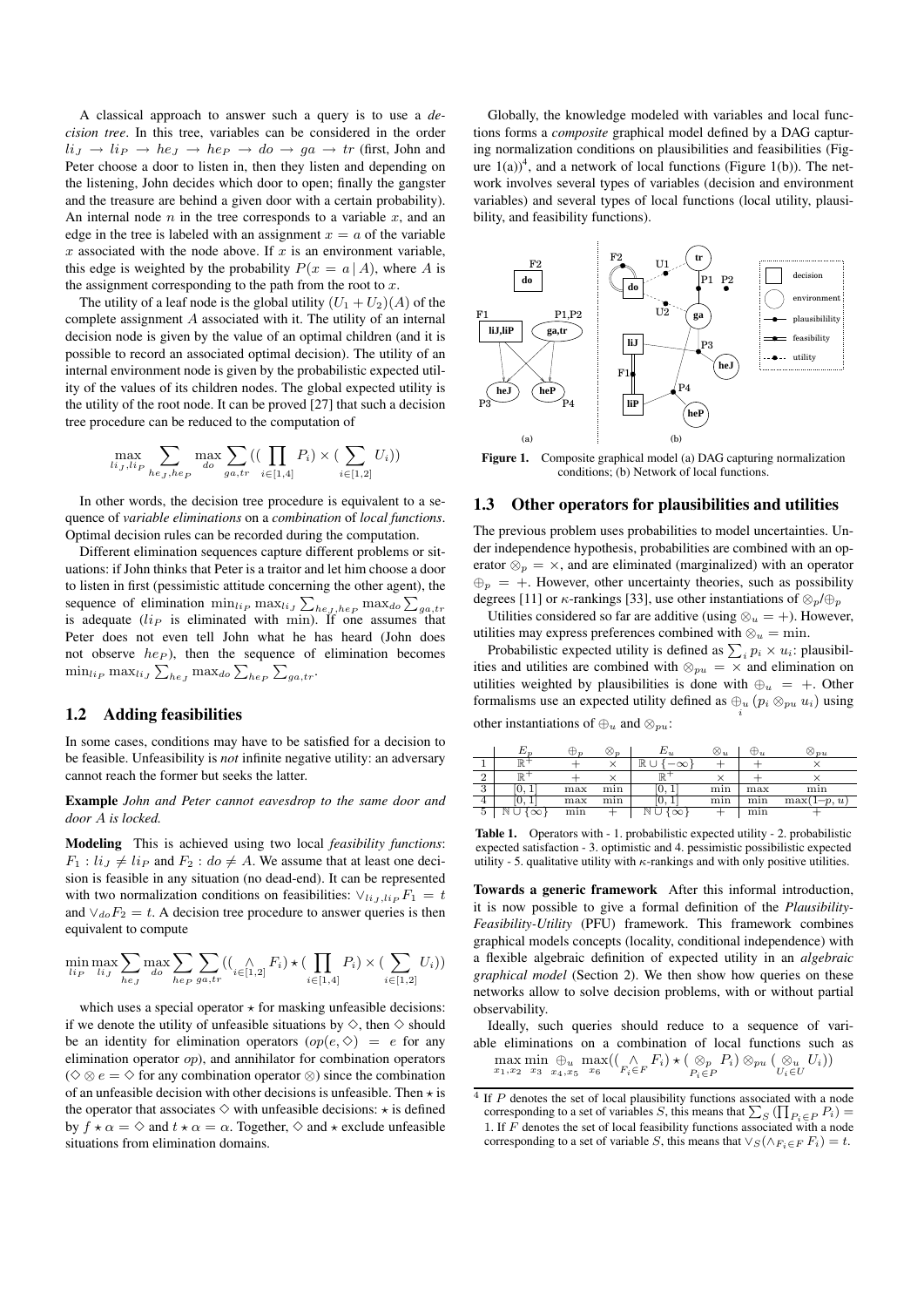### 2 An algebraic graphical model

## 2.1 Algebraic structure (plausibility/utility model)

Plausibility structure We define a *plausibility structure* as a triple  $(E_p, \oplus_p, \otimes_p)$ , where  $E_p$  is a set of plausibility degrees, equipped with a partial order  $\preceq_p, \oplus_p$  is an elimination operator on plausibilities, and  $\otimes_p$  is a combination operator on plausibilities.  $\oplus_p$  and  $\otimes_p$ satisfy some sensible axioms inspired by Friedman & Halpern's algebraic plausibility measures [14, 17]. The difference with their work is that we extend the operators  $\bigoplus_p$  and  $\otimes_p$  so that they become closed in  $E_p$ . This allows to define  $(E_p, \oplus_p, \otimes_p)$  as a commutative semiring (the identity for  $\oplus_p$  is noted  $0_p$  and the identity for  $\otimes_p$  is noted  $1_p$ ), where  $\bigoplus_p$  and  $\otimes_p$  are monotonic, and where  $0_p$  (associated with impossibility) is the minimum element in  $E_p$ .

Utility structure We define a *utility structure* as a pair  $(E_u, \otimes_u)$ , where  $E_u$  is a set of utility degrees, (equipped with a partial order  $\preceq_u$ ) and  $\otimes_u$  is the operator used to combine utilities. We assume that  $\otimes_u$  is monotonic and that  $(E_u, \otimes_u)$  is a commutative semi-group  $(\otimes_u$  associative and commutative, so that combined utilities do not depend on the way the combination is done).

Expected utility structure To simultaneously take into account plausibilities and utilities, we define an *expected utility structure*. This structure, inspired from Chu-Halpern's work on generalized expected utility [8] (as in algebraic MDP [26]), is a tuple  $(E_p, E_u, \oplus_u, \otimes_{pu})$  where  $\oplus_u$  (operator on  $E_u$ ) together with  $\otimes_{pu}$ :  $E_p \times E_u \rightarrow E_u$  define the generalized expected utility formula  $\bigoplus_u (p_i \otimes_{pu} u_i)$ . We extend [8] in order to be able to deal with *i i* equential decision processes. For operational reasons,  $\oplus_u$  and  $\otimes_{pu}$ 

are also closed. This defines  $(E_p, E_u, \oplus_u, \otimes_{pu})$  as a semi-module on  $(E_p, \oplus_p, \otimes_p)$ , with monotonicity axioms on  $\oplus_u$  and  $\otimes_{pu}$ . Note that all the structures in Table 1 are expected utility structures.

**Implicit assumptions** As a set  $E_p$  of plausibility degrees and a set  $E_u$  of utility degrees are defined, plausibilities and utilities must be cardinal: purely ordinal approaches (e.g. CP-nets [4]) are not captured. As  $\otimes_{pu}$  takes values in  $E_u$ , it is implicitly assumed that plausibilities and utilities are commensurable: works as [13] are not captured either. Finally, some axioms entail that only distributional plausibilities are covered (the plausibility of a set of variable assignments is determined by the plausibilities of each covered complete assignment): belief functions [30] are not captured.

Algebraic structure for the treasure problem The plausibility structure is  $(\mathbb{R}^+, +, \times)$   $(E_p = \mathbb{R}^+$  and not  $[0, 1]$  in order for  $+$ to be closed in  $E_p$ ), the utility structure is  $(\mathbb{R}, +)$ , and the expected utility structure is  $(\mathbb{R}^+, \mathbb{R}, +, \times)$ .

# 2.2 A generic graphical model

Following the graphical model concepts, the environment and the decisions are now represented by environment and decision variables while the relations between these variables (plausibility, feasibility, and utility relations) are represented as local functions. Together, these define a composite and generic graphical model called a *Plausibility-Feasibility-Utility (PFU) network*.

Definition 1 *A PFU network is a tuple* (V, G, P, F, U) *where:*

• *V* is a set of variables, partitioned into  $V_D$  (set of decision vari*ables)* and  $V_F$  *(set of environment variables).* 

- G *is a DAG whose vertices are a partition of* V *(vertices of* G *are sets of variables called* components*), such that each vertex of* G *is composed of variables of the same nature (decision or environment*). We note  $\mathcal{C}_D$  *the set of decision components and*  $\mathcal{C}_E$ *the set of environment components.*
- $P = \{P_1, P_2, \ldots\}$  *is a finite set of local* plausibility functions; *each*  $P_i$  *is associated with a component*  $c \in \mathcal{C}_E$  *denoted*  $c(P_i)$ *, such that the scope*  $S(P_i) \subset (c \cup pa_G(c))$ *. For any*  $c \in \mathcal{C}_E$ *.*  $\bigoplus_p (\otimes_{p_{c(P_i)=c}} P_i) = 1_p$  must hold.
- $\overrightarrow{F} = \{F_1, F_2, \ldots\}$  *is a finite set of local* feasibility functions; *each*  $F_i$  *is associated with a component*  $c \in C_D$  *denoted*  $c(F_i)$ *, such that the scope*  $S(F_i) \subset (c \cup pa_G(c))$ *. For any*  $c \in \mathcal{C}_D$ *, we*  $have \vee (\wedge_{c(F_i)=c}F_i)=t.$
- $U = \{U_1, U_2, \ldots\}$  *is a finite set local utility functions.*

The decomposition of global plausibility, feasibility, and utility degrees as sets of local functions is semantically justified by the notion of *conditional independence*. We provide an intuitive justification for plausibilities. Let us say that  $P<sub>S</sub>$  is a plausibility distribution on S iff  $\bigoplus_{p\leq s} \mathcal{P}_S = 1_p$  (for probabilities, it simply means that a probability distribution sums up to 1).  $\mathcal{P}_S$  defines a plausibility distribution on any subset S' of S by  $\mathcal{P}_{S'} = \bigoplus_{p_{S-S'}} \mathcal{P}_S$ .

To define conditional independence, we introduce a conditioning function  $\mathcal{O}_p$  (verifying some sensible properties, see [27]) allowing to define conditional plausibility distributions by  $\mathcal{P}_{S_1|S_2}$  $\mathcal{P}_{S_1,S_2} \oslash_{p} \mathcal{P}_{S_2}$  (for probabilities,  $\oslash_{p}$  is the division). Then, for any disjoint sets of variables  $S_1$ ,  $S_2$ ,  $S_3$ , we say that  $S_1$  is *conditionally independent* of  $S_2$  given  $S_3$  iff  $\mathcal{P}_{S_1,S_2 \mid S_3} = \mathcal{P}_{S_1 \mid S_3} \otimes_{\mathcal{P}} \mathcal{P}_{S_2 \mid S_3}$ .

Last, a DAG G of components is said to be *compatible* with a plausibility distribution  $P<sub>S</sub>$  iff for any component c of the DAG, c is conditionally independent of its non descendants in G given the set  $pa_G(c)$  of its parents in G. Similarly to Bayesian networks [25], it is possible to prove [27] that:

**Theorem 1** If G is a DAG compatible with  $\mathcal{P}_S$ , then  $\mathcal{P}_S$  =  $\otimes_{p_{c} \in G} \mathcal{P}_{c| \textit{pa}_G(c)}$ .

Thanks to Theorem  $1<sup>5</sup>$ , a DAG compatible with a global plausibility distribution enables to factorize it as a combination of local functions  $L_{c,pa_G(c)}$  ( $L_{c,pa_G(c)} = \mathcal{P}_{c|pa_G(c)}$ ) such that  $\oplus_{p_c} L_{c,pa_G(c)} =$  $1_p$  for any component c of G. Each  $L_{c,pa_G(c)}$  may be further decomposed to give local plausibility functions  $P_i$  associated with  $c$ (denoted  $c(P_i) = c$ ) thus verifying  $\bigoplus_{P_c} (\bigotimes_{P_c(P_i)=c} P_i) = 1_p$ . This two-step factorization justifies the DAG in a PFU network and the normalization conditions it encodes.

Similar results can be established for feasibilities. As for utilities, PFU networks implicitly assume that a global utility degree  $\mathcal{U}_V$  on all variables can be decomposed as a set of local utility functions  $U_i$ . One may assume that this decomposition is directly obtained, as it is done with CSP [22] or is justified by a notion of conditional independence in the case  $\otimes_u = +$  as in [1].

Example The PFU network of our example appears in Figure 1.

**Subsumption results** CSP [22] can be modeled as  $(V, G, \emptyset, \emptyset, U)$ where  $V$  contains the CSP variables, the DAG  $G$  is reduced to one decision component equal to  $V$  and  $U$  is the set of constraints (by normalization, feasibilities cannot represent inconsistent CSP).

<sup>&</sup>lt;sup>5</sup> And with some technical steps induced by the fact that we do not work on plausibility distributions on  $\dot{V}$ , but on plausibility distributions on  $V_E$  for any assignment of  $V_D$ .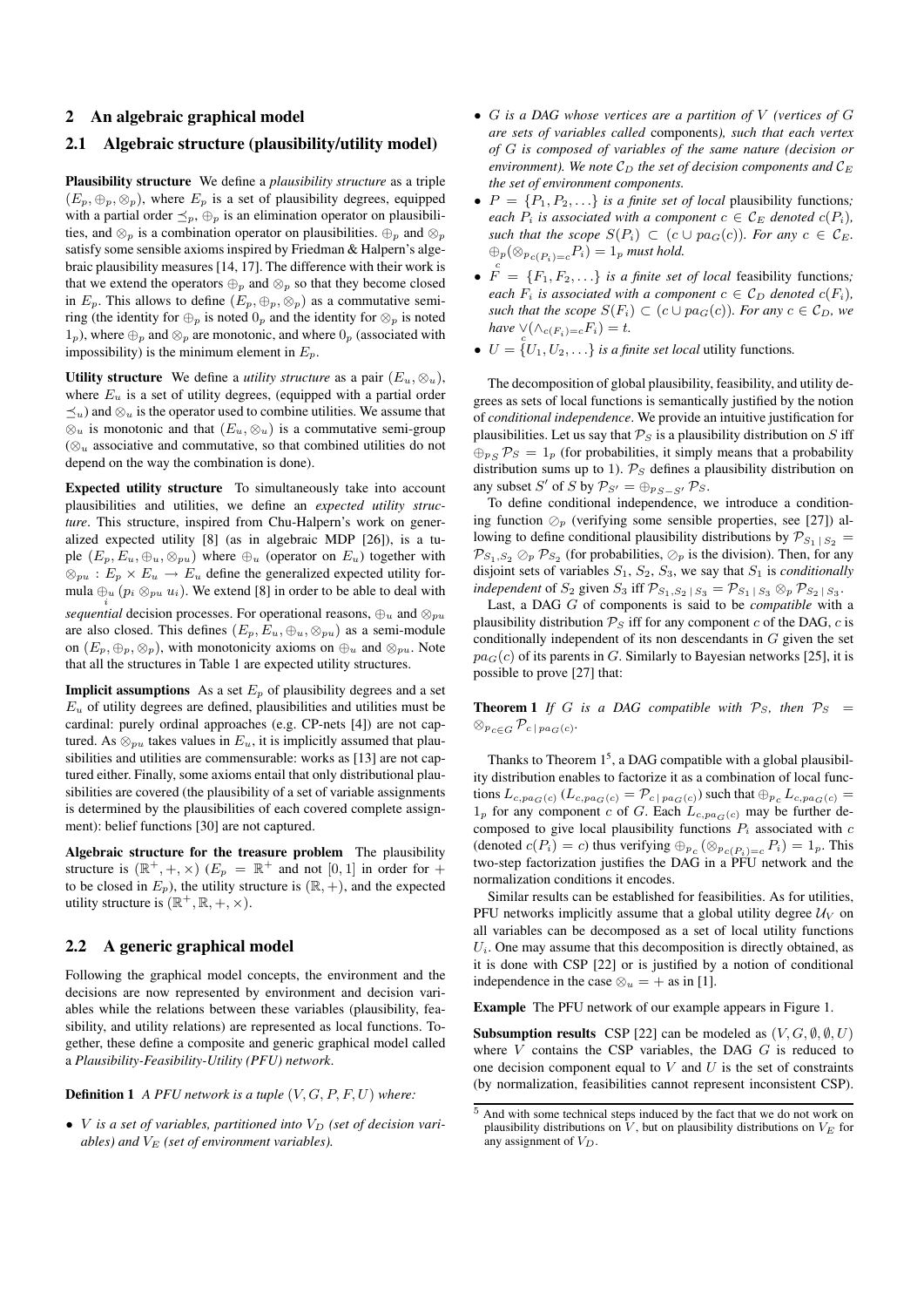It is also possible to capture valued [2], quantified [3], mixed [12], stochastic [34] CSP, or SAT, QBF, and extended stochastic SAT [21].

Bayesian networks [25] are captured by a PFU network  $(V, G, P, \emptyset, \emptyset)$ , where P contains the original probability tables. Chain graphs [15], Markov random fields [7] are also subsumed.

Finite-horizon probabilistic MDP [28, 23] are captured by  $(V, G, P, \emptyset, U)$  where  $V_D$  and  $V_E$  are the set of decisions  $d_t$  and states  $s - t$  respectively (one for each time-step t), G is a DAG looking like the unrolled MDP,  $P$  contains the probability distributions  $P_{s_{t+1} | s_t, d_t}$ , and U contains the additive rewards  $R_{s_t, d_t}$ . It is also possible to model finite-horizon possibilistic MDP [29], MDP based on  $\kappa$ -rankings, partially observable (PO) MDP, factored or not [5, 6].

Influence diagrams [18], including a possibilistic variant, can be represented as a tuple  $(V, G, P, \emptyset, U)$ . For valuation networks [32], a set  $F$  of local feasibility functions is added.

### 3 Reasoning about PFU networks via queries

In this section, we assume that a *sequence of decisions* must be performed, and that the order in which decisions are made and the environment is observed is known. We also make a *no-forgetting* assumption, that is, when making a decision, an agent is aware of all previous decisions and observations. Finally, the order on utility degrees is assumed to be total.

Under such assumptions, we want to express sequential decision making problems on PFU networks, taking into account possible partial observability and cooperative or antagonist agents in the environment. To capture such problems, we use a sequence Sov of operatorvariable(s) pairs that captures:

- *possible unobservabilities*: the order in which decisions are made and environment variables observed is specified by Sov. If the value of  $he_P$  is known when John chooses a door to open, then Sov contains ...  $(\bigoplus_u, h e_P)$ ...  $(\max, do)$ .... Otherwise, a sequence like ...  $(max, do) \dots (\oplus_u, hep) \dots$  is used;
- *optimistic/pessimistic attitude* concerning the decision makers: if Peter acts cooperatively (we are optimistic about Peter's decision) then  $(\text{max}, \text{lip})$  appears in Sov. If instead Peter is considered as an antagonist agent then  $(\min, li_P)$  is used.

**Example** For the last query in §1.1, Sov equals (min,  $\{lip\}$ ).  $(\max, \{li_J\}).(+, \{he_J\}).(\max, \{do\}).(+, \{he_P\}).(+, \{ga, tr\}).$ 

**Definition 2** *A query*  $Q$  *on a PFU network is a pair*  $(N, Sov)$ *where (1)*  $N$  *is a PFU network; (2) Sov is a sequence of operator*variable(s) *pairs such that the operators are* min, max *or*  $\bigoplus_u$ *, and such that each variable appears at most once in* Sov*.*

Correct queries Not all queries are meaningful. The main condition for a query to be *correct* is that it must not contain a pair x,  $y$  of variables of different nature such that  $x$  belongs to an ascendant component of  $y$  in the DAG of the PFU network and  $x$  appears after  $y$  in Sov. This would mean that  $x$  is assigned after  $y$ , breaking causality. For example, the pair  $\dots (+, he_J) \dots (max, li_J) \dots$  is not correct since John cannot hear something at the door he has chosen to eavesdrop before this choice is done.

## 3.1 Answering queries

Asnwering a query Q consists in computing the expected utility associated with the situation modeled by the sequence Sov and the network  $\mathcal N$  of the query  $\mathcal Q$ .

Decision tree approach A first approach to answer queries in the general case (not only for probabilistic expected utility) uses decision trees. In this case, variables are considered as they appear in Sov, and edges in the tree are weighted by conditional plausibilities of the form  $\mathcal{P}(x = a | A)$  for the internal nodes associated with environment variables, and by conditional feasibilities of the form  $\mathcal{F}(x = a | A)$  for internal nodes associated with decision variables.

Then the expected utility of a query (and associated optimal decision rules specifying which decision to take given the previous observed variables) can be defined with a decision tree procedure similar to the procedure described in 1.1 (the utility of a leaf node is given by the combination of the local utilities  $U_i$ , the utility of an internal environment node is given by the expected utility of its children, and the utility of an internal decision node is given by the optimal utility of its feasible children nodes).

A more operational approach The advantage of the decision tree procedure is that it has clear semantic foundations. But besides the possibly exponential size tree, its drawback is that each internal node of the decision tree may require the computation of  $\mathcal{P}(x = a | A)$  or  $\mathcal{F}(x = a | A)$  which are not usually directly available in the network  $N$  and which may require exponential time to compute. Fortunately, it is possible to show [27] that the decision tree procedure (called the semantic answer to Q) is equivalent to a direct algebraic approach (called the operational answer to Q) which requires only the local functions available in the original PFU network.

Theorem 2 *Answering a query with a decision tree is equivalent to compute*  $Ans(Q) = Sov((\bigwedge_{F_i \in F} F_i) \star (\bigotimes_{P_i \in P} P_i) \otimes_{pu} (\bigotimes_{u_i} U_i))$ *Furthermore, the optimal decision rules obtained are the same as in the decision tree approach.*

#### 3.2 Subsumption of classical queries

Most usual queries on existing formalisms can be reduced to PFU queries: finding a solution for a SAT problem, a CSP [22] or a valued CSP [2] corresponds to a sequence  $Sov = (\text{max}, V)$ . For QBF or quantified CSP [3], Sov alternates min (for universal quantification) and max (for existential quantification). With mixed or probabilistic CSP [12], Sov looks like  $(\bigoplus_u, V_E)$ . (max,  $V_D$ ) if a conditional decision is sought and  $(\max, V_D)$ .  $(\bigoplus_u, V_E)$  if an unconditional decision is sought. The situation is similar with conformant or probabilistic planning [16].

Queries on Bayesian networks [25] look like  $(+, S)$  to compute a probability distribution on  $V-S$ , (max, V) to solve a Most Probable Explanation problem, and  $(\text{max}, V_D)$ .  $(+, V_E)$  to solve Maximum A Posteriori problems.

With stochastic CSP [34] or influence diagrams [18], the sequence alternates + on environment variables and max on decision variables. With finite-horizon MDP, Sov looks like  $(\max, d_1).(\bigoplus_i, s_2). \dots (\max, d_T).(\bigoplus_i, s_T).$ With finite-horizon POMDP, observations  $o_t$  are added (one for each time-step  $t$ ), and  $Sov =$  $(\max, d_1).(\oplus_u, o_2). \dots (\max, d_T).(\oplus_u, o_T).(\oplus_u, \{s_1, \dots, s_T\})$ : this captures the fact that states remains unobserved for POMDP.

#### 4 Gains and costs

A better understanding As it subsumes many queries on existing graphical models, the PFU framework enables to better understand the similarities and differences between the subsumed formalisms.